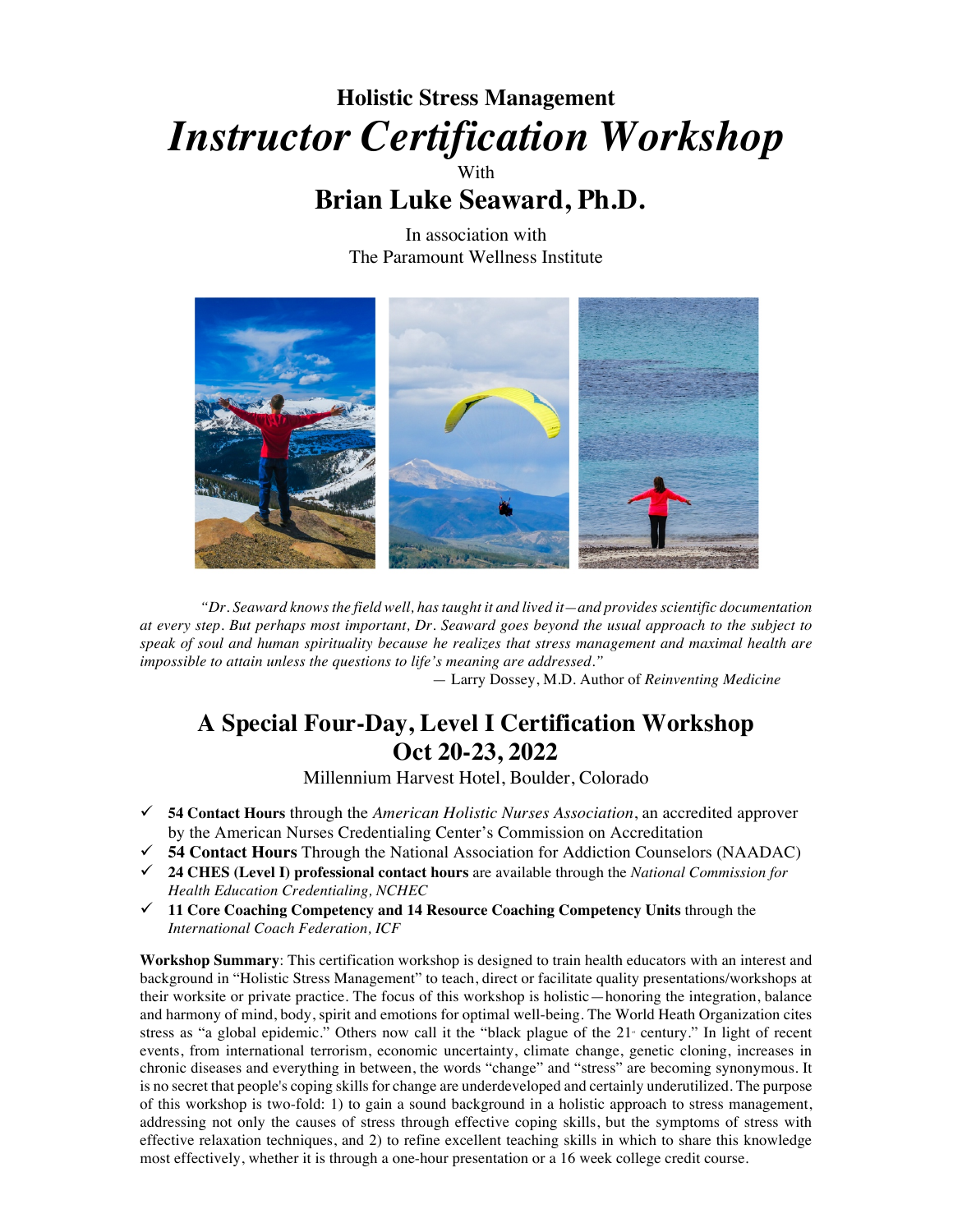## **2022 Fall Holistic Stress Management Certification Workshop Itinerary**

(Although content will not change, times of modules may vary due to participant questions and dialogue)

# **THURSDAY Session: Oct 20th**<br>12:30 p.m. - 1:00 p.m.

4:00 p.m.—4:15 p.m. **Break**

6:30 p.m.—your pleasure **DINNER** (on your own)

#### **FRIDAY Session: Oct 21**

#### **SATURDAY Session: Oct 22**

12 noon - 1:30 p.m.<br>
1:30 p.m. - 2:30 p.m.<br> **LUNCH (on your own)**<br>
Part J: Teaching the Basi 2:30 p.m.—2:45 p.m. **BREAK**

#### **SUNDAY Session: Oct 23**

#### **Registration and packet pick-up**

1:00 p.m.—3:00 p.m. Introductions: facilitator, participants, & course content 3:00 p.m. —4:00 p.m. Part A: Teaching Tips & the Basics of Holistic Stress Management 4:15 p.m.—6:30 p.m. Part B: Teaching Tips: Creating a Comfortable Class Setting & More Tips

8:00 a.m.—10:30 a.m. Part C: Teaching the Basics of Subtle Anatomy and Energy Medicine: Stress and Disease 10:30 a.m.—10:45 a.m. **BREAK & REFRESHMENTS** 10:45 a.m.—12:15 p.m. Part D: Teaching the Basics of Creative Anger Management 12:15 p.m.—1:30 p.m. **LUNCH (on your own)** 1:30 p.m. —3:30 p.m. Part E: Teaching the Basics of Art Therapy 3:30 p.m.—3:45 p.m. **BREAK & REFRESHMENTS** 3:45 p.m. -4:45 p.m.<br>4:45 p.m. Part F: Teaching Effective Coping Techniques<br>Part G: Teaching Effective Relaxation Technic Part G: Teaching Effective Relaxation Techniques

 and Relaxation Through the Five Senses 5:45 p.m.— your pleasure **DINNER** (On your own)

8:00 a.m. —10:30 a.m. Part H: Teaching the Basics of Humor Therapy and Creativity (Creative Problem Solving) 10:30 a.m.—10:45 a.m. **BREAK & REFRESHMENTS** 10:45 a.m.—12:00 noon Part I: Teaching the Basics of Music Therapy Part J: Teaching the Basics of Journal Writing 2:45 p.m.—3:30 p.m. Part K: Effective Lesson Planning 3:30p.m. —4:30 p.m. Part L: Teaching the Basics of Meditation • Inclusive meditation

- Exclusive meditation
- Mindfulness meditation
- Insight meditation
- 4:30 p.m.—11:00 p.m. **DINNER** (on your own)

#### 8:00 a.m. – 10:05 a.m. Part M: Teaching the Basics of Stress and Human Spirituality 10:05 a.m. – 10:15 a.m. **BREAK & REFRESHMENTS**

10:15a.m. – 12:00 noon Part N: Teaching the Basics of Stress, Nutrition and Disease 12:00 noon – 1:30 p.m. **LUNCH:** Special Topic With Luke: Optional! 1:30 p.m. – 2:30 p.m. Part O: Teaching the Basics of Guided Imagery 2:30 p.m. – 3:00 p.m. Closing Comments, Workshop Evaluations & Farewell.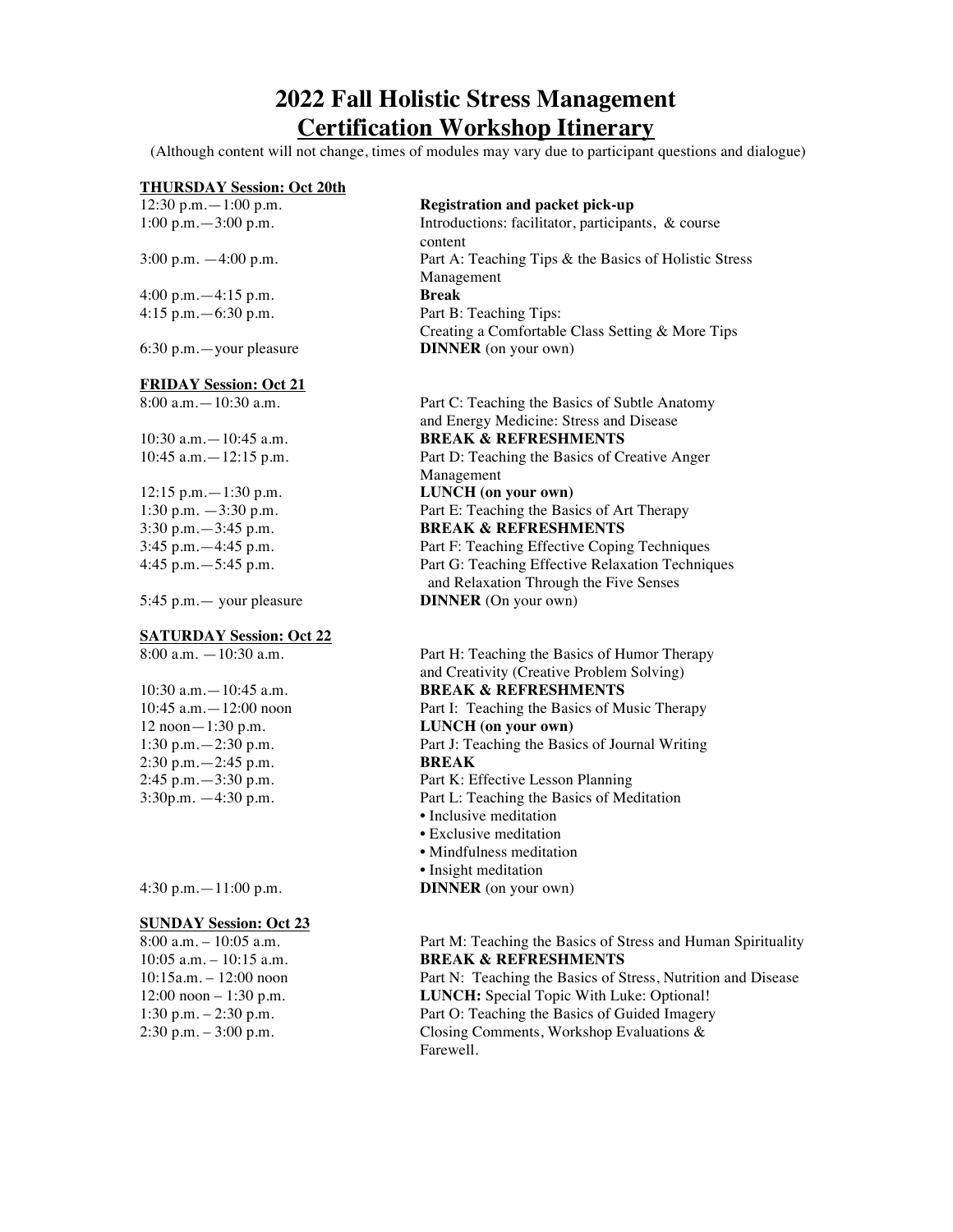### **Instructor Workshop Information: What You Need to Know**

**Who Should Attend?** Anyone who is interested in learning, relearning, refining, and cultivating these essential life skills is invited and encouraged to attend. This workshop is designed for both personal growth and professional development. Our philosophy suggests that for people to be really effective at teaching others the basics of holistic stress management they must first be effective at knowing and practicing these skills themselves. Professionals who have greatly benefited from this workshop include: nurses, social workers, counselors, school teachers, wellness directors, therapists, health educators, physicians, and those wishing to make a career change.

**Conference Fee**: The cost of the four-day workshop is \$1,999 (Early-bird registration ends August 25). \$2,499 after August 25. This workshop is limited to 30 people. See registration form on the next page.

**Location/Lodging**: This workshop will be held at the Millennium Harvest Hotel, Boulder, Colorado, at the foot of the Rocky Mountains. We have reserved fifteen (15) rooms for workshop participants at a special conference rate of \$169.00 per night (single and double). To secure a tower room at this rate you must make your reservation six weeks prior to the event. Please mention this event is sponsored by Paramount Wellness. Millennium Harvest Hotel - (303) 443-3850 • 1345 28th Street, Boulder, CO 80302 https://www.millenniumhotels.com/en/boulder/millennium-harvest-house-boulder/

If you can stay longer, we encourage you to visit Rocky Mountain National Park (a picturesque 50-minute drive from Boulder) to further promote a sense of relaxation and inner peace. Click here for online reservations: TBA.

**Transportation**: Eight Black Airport Shuttle provides transportation to and from Denver's airport (DIA) to Boulder for \$55 or \$110 roundtrip, respectively. Reservations required, and they prefer online reservations. Please go to eightblackairportshuttle.com

**Continuing Education:** This certificate workshop is an "ENDORSED program" through the American Holistic Nursing Association (AHNA). We are approved for **54 professional contact hours (CE's).** "*Approval for contact hours through the AHNA is based on an assessment of the educational merit of this program and does not constitute endorsement of the use of any specific modality in the care of clients."* \*\*We are awaiting our renewal of **11 Core Coaching Competency + 14 Resource Coaching Competency Units** through the International Coaching Federation, (ICF). Also we are happy to add 24 CHES (Level I) professional contact hours. We also have been awarded 54 professional contact hours through NAADAC (Addiction Recovery Professionals).

**Certificate of Instruction:** Upon successful completion of the take-home exam and assignments, graded assignments with comments will be returned with your Certificate of Instruction (including 54 CE professional contact hours). Take home assignments include the following: Bio-sketch, three presentation titles and summaries, course outlines, lesson plans, learning objectives, guided visualization scripts, tickler notebook or creativity project, and teaching resources. Six weeks are given for completion. Extensions are available upon request. A Level II refresher course is offered every year in October.

#### **Included with this Workshop:**

- Managing Stress (10th edition) and Workshop Workbook (Instructor Handouts and Teacher's Guide)
- Workshop Workbook PDF on CD-ROM with lots of other instructional goodies
- Three (3) WELCOA 1 hour PowerPoint Presentations
- Certificate of Attendance/participation and Certificate of Achiement (upon successful completion of outside class assignments & exam, awarding continuing education hours)
- On-going mentorship with Dr. Brian Luke Seaward

**About Your Workshop Facilitator:** Brian Luke Seaward, Ph.D. is internationally recognized as a pioneer in the field of holistic stress management and mind-body-spirit healing. His acclaimed book, *Managing Stress (10E)*, is the top selling college textbook nationally and internationally. Dr. Seaward serves on the faculty of The Graduate Institute/Salem University sharing his wisdom of holistic wellness to undergraduates and graduates alike. As teacher, mentor, and healer, Luke is regarded by his students and peers as a rare gem in the crown of health promotion. He is the author of several books including *Stressed Is Desserts Spelled Backward, Health of the Human Spirit*, *The Art of Calm, Quiet Mind, Fearless Heart*  and the popular best seller, *Stand Like Mountain, Flow Like Water*. More information is available through his website: www.brianlukeseaward.net.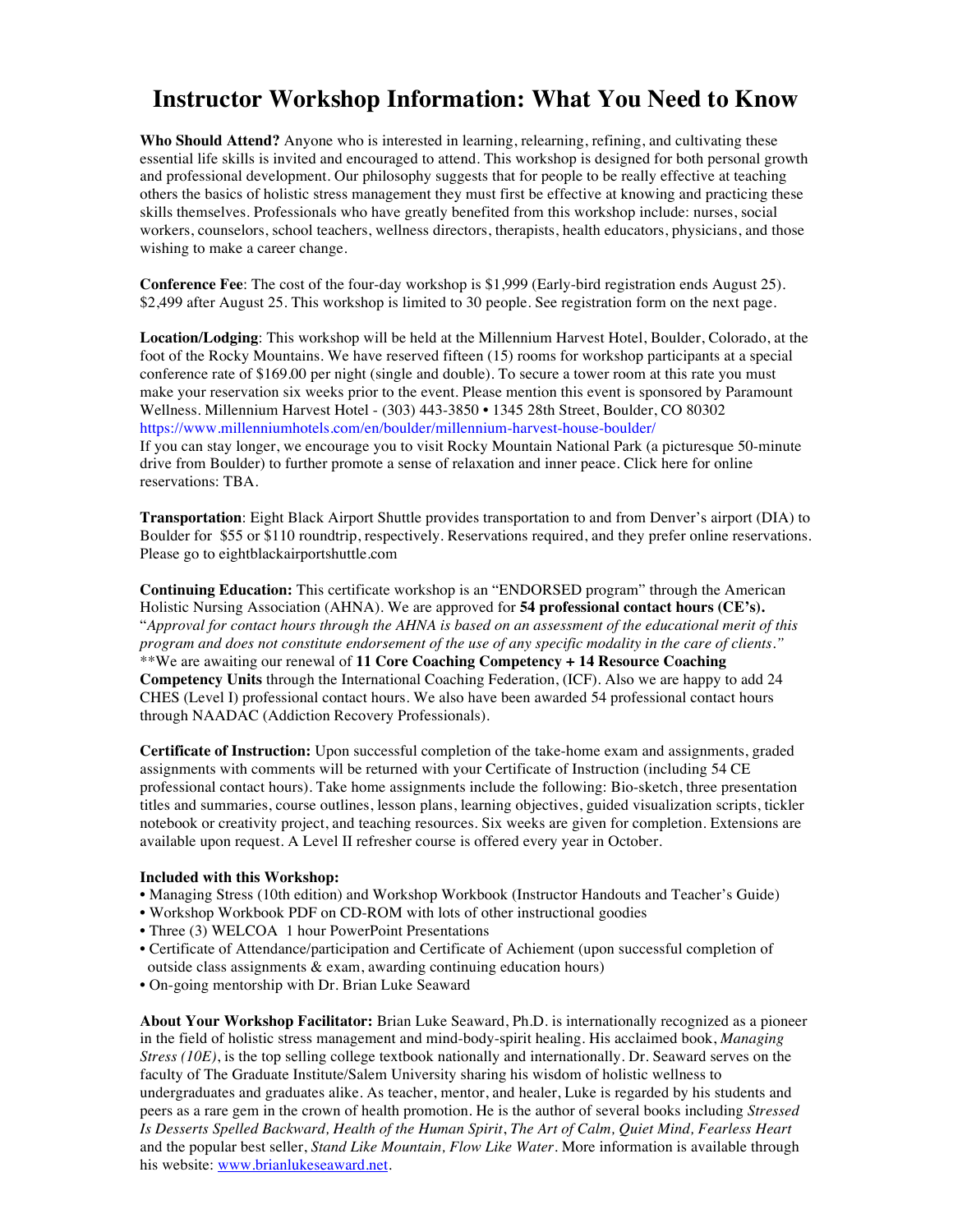### **—2022 Fall HOLISTIC STRESS MANAGEMENT CERTIFICATION WORKSHOP REGISTRATION FORM—**

----------------------------------------------------------------------------------------------------------------------------

| $\text{City}, \text{State} \& \text{Zip } \_\_\_\_\_\_\_\$                                                                                                                                                                                                                                                                            |                                             |
|---------------------------------------------------------------------------------------------------------------------------------------------------------------------------------------------------------------------------------------------------------------------------------------------------------------------------------------|---------------------------------------------|
|                                                                                                                                                                                                                                                                                                                                       |                                             |
| Fall 2022 Workshop: (Thursday Oct 20 through Sunday, Oct 23, 2022)                                                                                                                                                                                                                                                                    |                                             |
| Pre-registration Fee (postmarked by:)<br>On or before August 25 2022 (Early Bird Tuition Fee)  \$1,999.00<br>After August 25, 2022 (if available)  \$2,499.00                                                                                                                                                                         |                                             |
| Cancellation Policy: Prepaid fees are refundable minus a \$200.00 processing fee. Sorry, we are unable to<br>provide refunds after September 8th, 2022. A cancellation after September 8th results in a forfeit of tuition<br>registration fee, however a non-refundable scholarship may be provided for the next scheduled workshop. |                                             |
| <b>METHOD OF PAYMENT:</b><br>* Please note that if possible, checks are our first preference of payment<br><b>Check</b> enclosed (payable to Inspiration Unlimited)                                                                                                                                                                   |                                             |
| Venmo Option: Please send payment via Venmo to this address: @Christine-Seaward,<br>number $#9177$                                                                                                                                                                                                                                    |                                             |
| <b>Paypal</b> (please email payment via PAYPAL $-$ Paypal.com) to this email address: brianlukes @cs.com                                                                                                                                                                                                                              |                                             |
|                                                                                                                                                                                                                                                                                                                                       |                                             |
|                                                                                                                                                                                                                                                                                                                                       |                                             |
| Please mail this registration form and check to:                                                                                                                                                                                                                                                                                      | $\frac{\text{S}}{\text{S}}$<br><b>TOTAL</b> |
| <b>Inspiration Unlimited</b><br>809 Allen Drive, Suite 200, Longmont, CO 80503                                                                                                                                                                                                                                                        |                                             |

or scan registration form to: brianlukes@cs.com. For more information, please contact us at *Inspiration Unlimited* (303) 678-9962 (Tu/Th afternoons work best).



Paramount Wellness Institute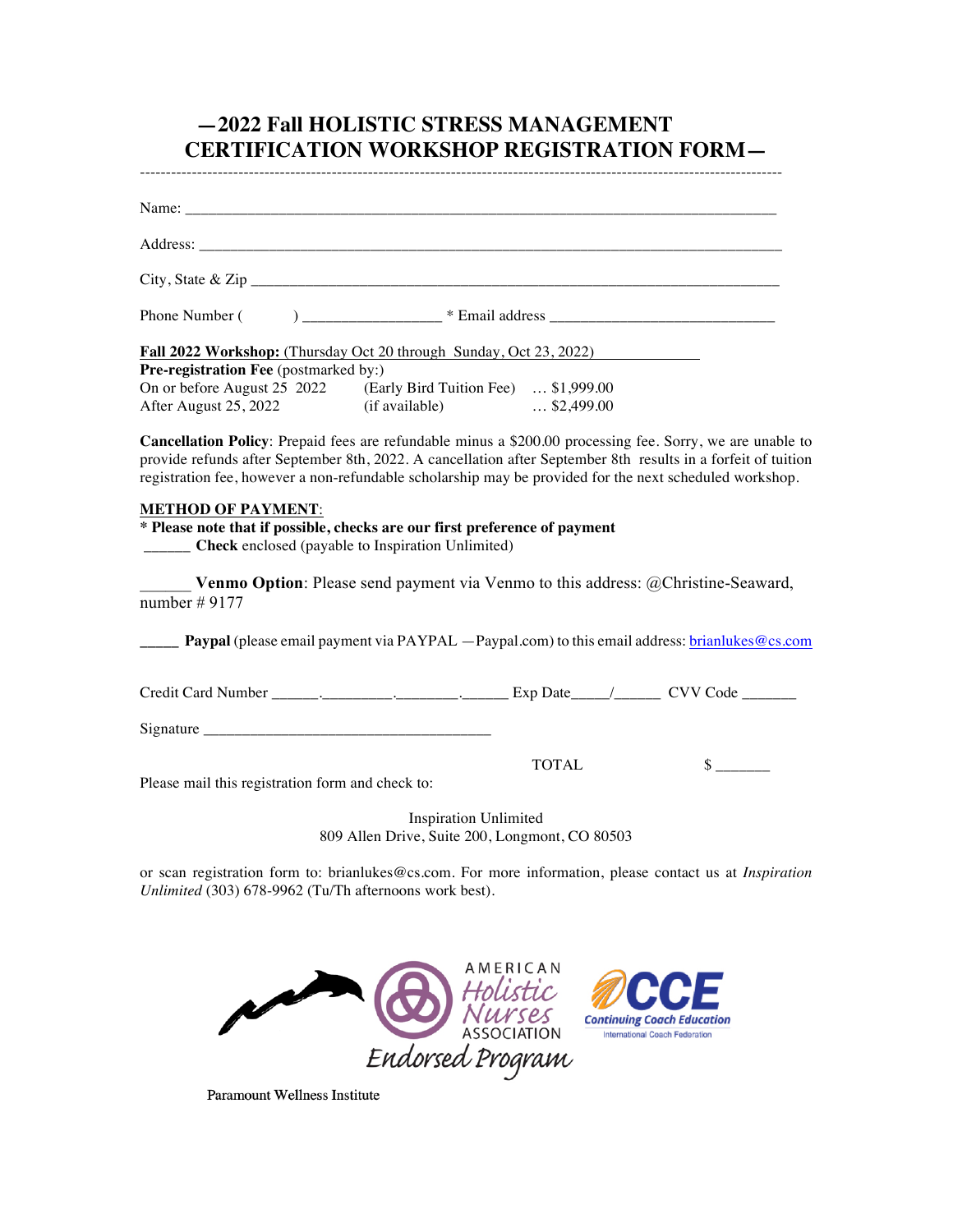### **Workshop Participant Comments**

"Thank you, Luke, for a great experience in learning to teach stress management to others. For many, it seems that just when you think life cannot get any more stressful, it does. Stress is part of life—it cannot and will not be eradicated. We must learn to make peace with it and learn to control and manage the stress, before it controls and manages us. It is a constant balancing and rebalancing act, and sometimes it feels as though we are dancing the cha cha—one step forward, two steps back. This workshop provided all the tools and techniques I would/could need to effectively explain, demonstrate, and teach stress management to groups and individuals.

 This stress management instructor certification workshop provided me with the missing piece in my professional portfolio/repertoire/credentials. As a Hatha yoga and AcuYoga instructor and Integrative Health Coach, I discuss the impact of stress on our health, and the need for effective stress management, but, until now, did not have a tool kit or bag of tricks to offer my clients to put into place in their own lives. Thank you for providing this, so I can share it with my clients. Until now, I had only had the opportunity to work with you in a single session at The Graduate Institute. I enjoyed these four days, getting to know you better and working with you. I look forward to working together in the future. Thanks again, for everything! — Christel A, RDH, RYT, MA

"The sheer volume of information and resources of exercises will keep me busy for years. Having options to teach exercises related to the different focus areas is incredible. And I am very appreciative of the CD-ROM with even more information and Powerpoint samples. The information on creating great slide show presentations was INVALUABLE. All of this has helped me to integrate the material to make my understanding more solid as to how it all fits together so beautifully into the work." —Denise R. New Haven, CT

"The most important thing that I took away from the course (amongst the hundred other things that I took away) was a lifetime of exploration. The tools and information that you provided thru your lifework, will probably take me the rest of my life explore and utilize. I feel like I have been put on the yellow brick road - learning things both from within and on the outside, meeting new people along with way and having wonderful adventures. And I thank you from the bottom of my heart for that. " Ellen 2013 workshop alum.

"Thank you so much for all of your wisdom and love and sharing in delivering a fabulous workshop on Holistic Stress Management. I thought your talk on Stress and Spirituality was absolutely phenomenal and very moving. Thank you so much for your kindness, intellect, and willingness to share so much with us. Thanks from the bottom of my heart. With great blessings. — Karen, Ashville, NC

"I was hoping that your workshop would help me crystallize the swirling in my head and help me understand the dread I felt about pursuing a speaking career in this field. It came to me on the plane ride home - the understanding I was looking for. Your workshop was invaluable in helping me to move through this block and I am truly, truly grateful. I will keep you posted as I go! Thanks again and best wishes to you for continued success in helping people change their lives!" — Ellen, Baltimore, MD

" I am sure that you hear this often.... but you are truly a gift and you show what can happen when you live your passion. Thank you for bringing me into the 'family' and sharing your energy, these past days were beautiful. I know that I am following my purpose because of the opportunities that are being dropped into my life, your class being one of them. With love and kindness, Vicki, Tampa, FL

"As a nurse practitioner and manager for Integrative Medicine and Wellness Services in a community hospital setting, I gleaned far more from this course than I ever could have imagined…. it was packed full of "little gems" of research data, tips for teaching and coaching, information about starting up a business, lesson plans and creative handout ideas, stunning photographs and beautiful music, both experiential and didactic, right-brained and left-brained, conscious and unconscious…. nothing was left out. Not only did I learn "to capacity", but I re-discovered my enthusiasm and passion for my work and am eager to "dig in" and re-craft programs and courses based on what I now know I didn't know. Thanks, Luke, to you and all those in our spring 2011 class who shared and grew together. — Derreth, ME

Luke, I wrote a grant to the Cancer Coalition for funding to opening a Healing Touch studio for breast Cancer patients, I already teach them meditation and now (pending this grant which we are SO gunna get) will be able to do Healing Touch therapies for them. I am SO humbled and grateful for you starting me off on this path that I could NEVER have imagined!! — Nora O., OK

"This class was phenomenal – it has changed my life! The skills learned here will be put to good use for myself, my family and my clientele. I feel blessed to have been a participant. Thank you so much. I hope to see you again in the near future.

"Thanks to you, my workshops and presentation have more pizzazz. " — Peggy J., Chicago

"Best conference/teaching session I have ever been to – I am an advanced holistic nurse-certified.

" In forty years of practice and learning, this experience has been one of the most profound for me (and my students, clients and all I come in contact with). THANK YOU so much.  $-Pan P$ . Amber, PA

"Once again, thank you for a wonderful workshop! It was, by far, the most inspirational and relevant I have ever participated in. I enjoyed the assignment and really appreciated your time and the gift of your knowledge/experience to all of us."

—Cyndie Koopsen, Flagstaff, AZ

"I am so impressed with the 'ways and means' of this workshop. Both nurturing and didactic in nature, the way you go about providing that – small class size and a variety of hands-on experiences – is really an art, Luke. I appreciate this talent of yours. I also